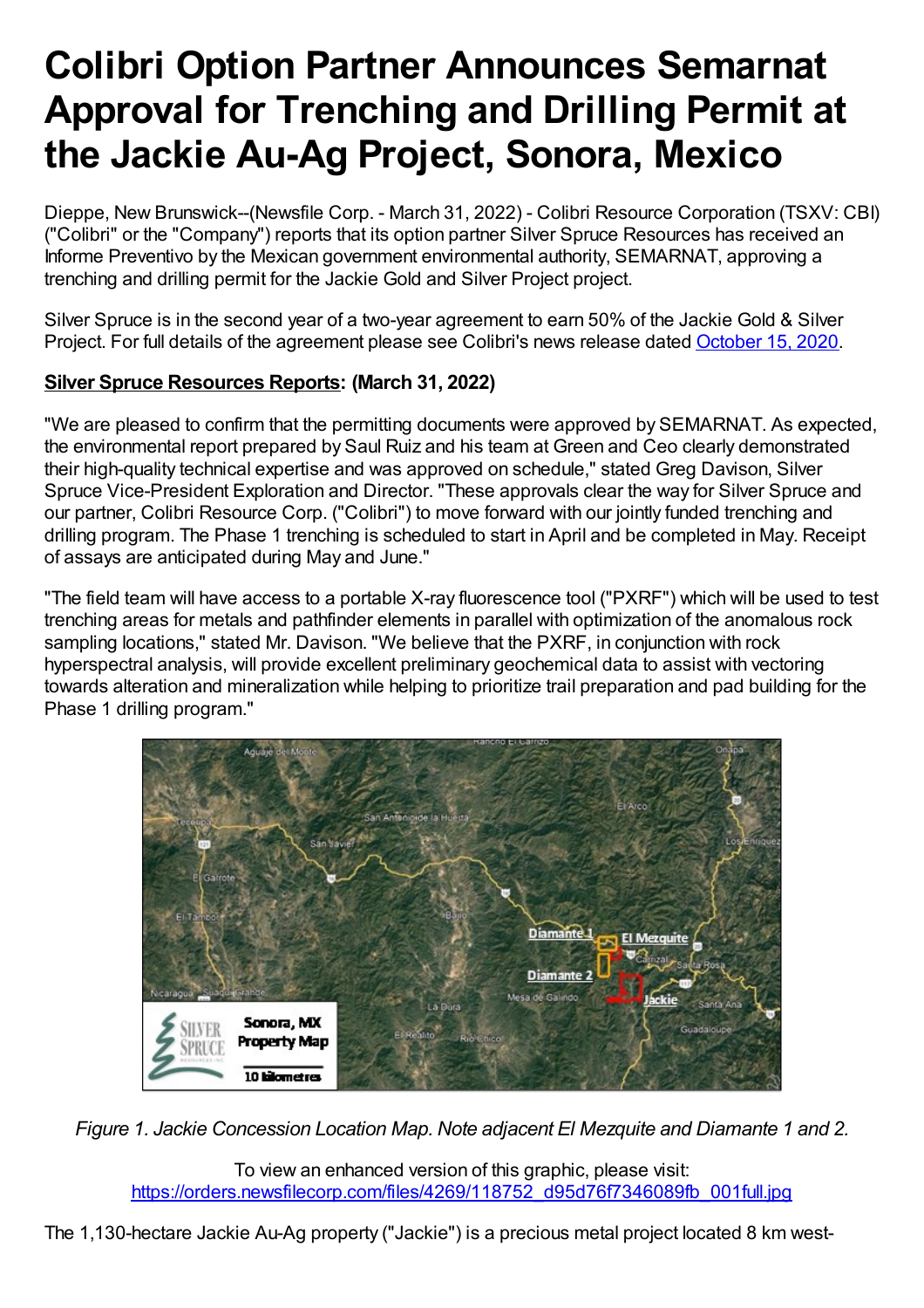southwest of the town of Tepoca, and 170 km southeast of the capital city of Hermosillo, eastern Sonora, Mexico (Figure 1). Jackie is situated within the west-central portion of the Sierra Madre Occidental Volcanic Complex of northern Mexico. Mining and exploration in the surrounding area is active with adjacent and nearby properties held by Alamos Gold, Argonaut, Agnico Eagle, Evrim, Newmont, Garibaldi, Kootenay Silver and Penoles among others.

### **Jackie Exploration**

Exploration plans were submitted for a 500-1,000-metre trenching program followed by an initial 1,000- 2,000-metre reverse circulation drill program to evaluate the principal targets located near the centre of the concession. The proposed scope is designed to provide significant flexibility during the life of the initial permit and includes thirteen (13) trench track locations and thirty (36) drill pads. The trenching and drilling plans are shown in Figures 2 and 3, respectively, with Au and Ag assays from recent rock sampling. High grades of mineralization to 9.65 g/t Au and 515 g/t Ag, with coincident alteration and geochemical features, are transected by a NW-trending faults (see Press Release of December 29, 2021).



*Figure 2. Line profiles for trenching planned on Jackie shown with Au and Ag assays. Individual trenches up to 20 metres in length located on Priority 1 (red) and 2 (yellow) lines.*

To view an enhanced version of this graphic, please visit: https://orders.newsfilecorp.com/files/4269/118752\_d95d76f7346089fb\_002full.jpg

Ground truthing of the Au-Ag system was completed in campaigns between January 2021 and July 2021 (see Press Releases of February 5, May 20 and August 26, 2021). The airborne and satellite survey data were acquired between April 2021 and September 2021 (see Press Releases of February 17, June 30 and September 9, 2021).

The prospecting and mapping clearly identified a strong Au-Ag anomaly, commonly though not exclusively, associated with elevated Hg, Pb, Zn, Cd, As, Sb and Cu with spatial distribution and trends like the multi-element data recorded for the nearby El Mezquite property. The anomaly is the focus area of the trenching (Figure 2) and drilling (Figure 3) plans.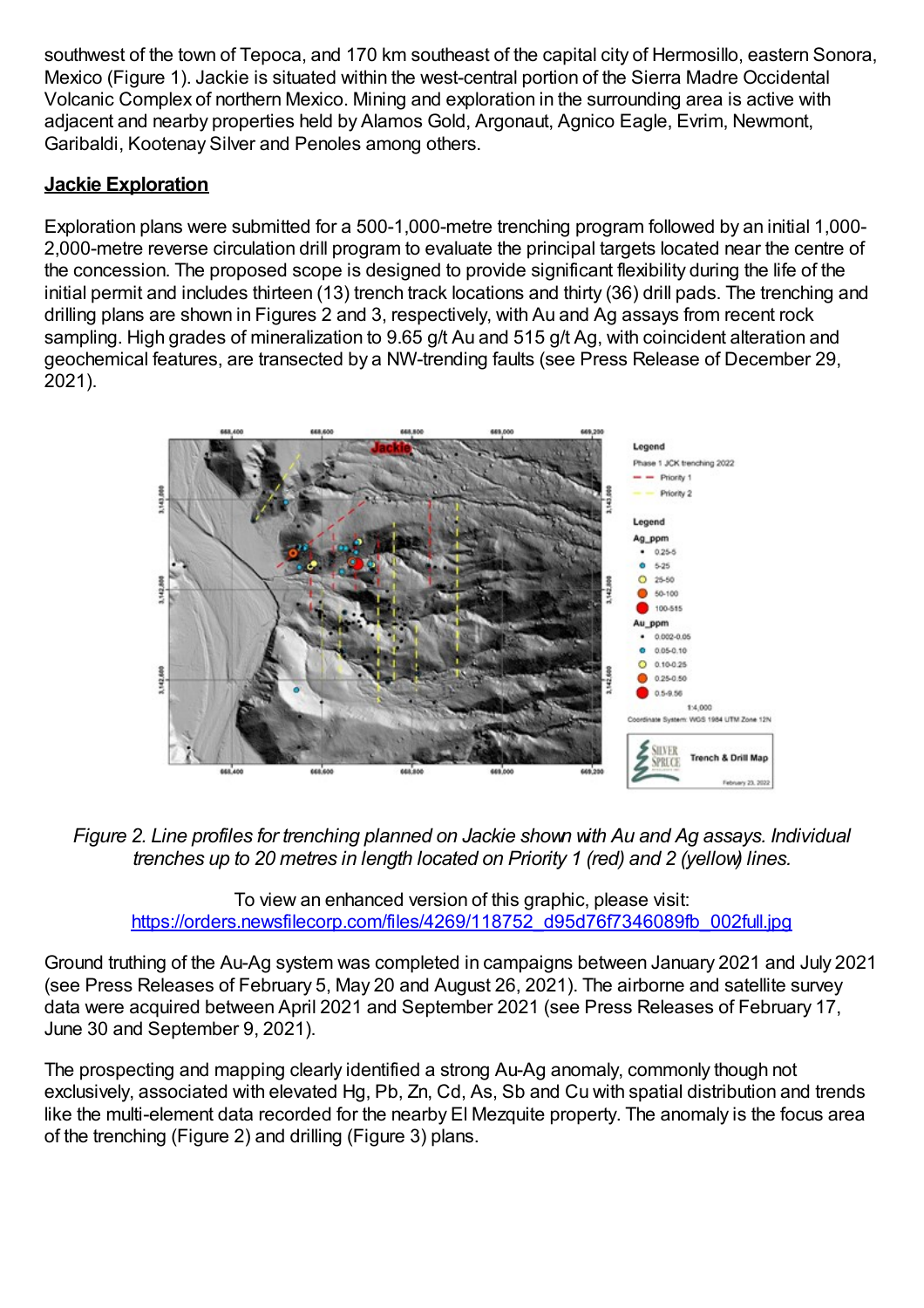

*Figure 3. Jackie drilling area location map (1:4,000 scale, 100 metre grid) with Au and Ag in proportional symbol layers on LiDAR 20cm hill shade model from the high-resolution LiDAR survey data. Proposed drill collars in fuschia-coloured circle with cross.*

To view an enhanced version of this graphic, please visit: https://orders.newsfilecorp.com/files/4269/118752\_d95d76f7346089fb\_003full.jpg

A northwesterly trend of anomalous precious metal, base metal and heavy metal pathfinder elements runs parallel to and transverse to local and regional lineaments which provides new untested targets for sampling and mapping both north and northwest of the target (Figure 2). The patterns indicated by cryptic structural features interpreted from the LiDAR maps and surface contours include a steeply dipping scarp of 5-15 metres located by mapping within 10-20 metres of the highest Au grade. Transverse ENE-trending features aligned as extensional arrays remain to be corroborated by detailed LiDAR analysis.

Rock sampling identified a distinctive andesite ridge with intense oxidation, silicification and argillic alteration, with low grade or bleached metals, and a notable paucity of vegetation. The alteration was noted during aerial photograph reconnaissance, and ASTER and LANDSAT 8 interpretation and confirmed by aiSIRIS outcrop sampling results for hyperspectral analysis.

All aspects of the Company's exploration programs are conducted with strict adherence to COVID-19 protocols for personal safety.

#### **Project Background**

The Jackie project is currently subject to an option agreement with Colibri wherein SSE can earn up to 50% of the gold and silver projects by meeting specific criteria over periods of two years. Silver Spruce has completed the earn-in terms for cash and share payments and work expenditures and a 50:50 joint venture agreement is expected to be completed in short order.

Jackie is well situated in logistics for exploration and located six kilometres west and northwest of the Nicho deposit of Minera Alamos east of Highway #117. The Property is located ten kilometres southwest of Tepoca located on Highway #16 and is easily accessible to the west of Highway #117 via trails and dry riverbed access from the pueblo of La Quema with vehicles and pack teams. High voltage power lines are located on Highway #16.

## **ABOUT COLIBRI RESOURCE CORPORATION:**